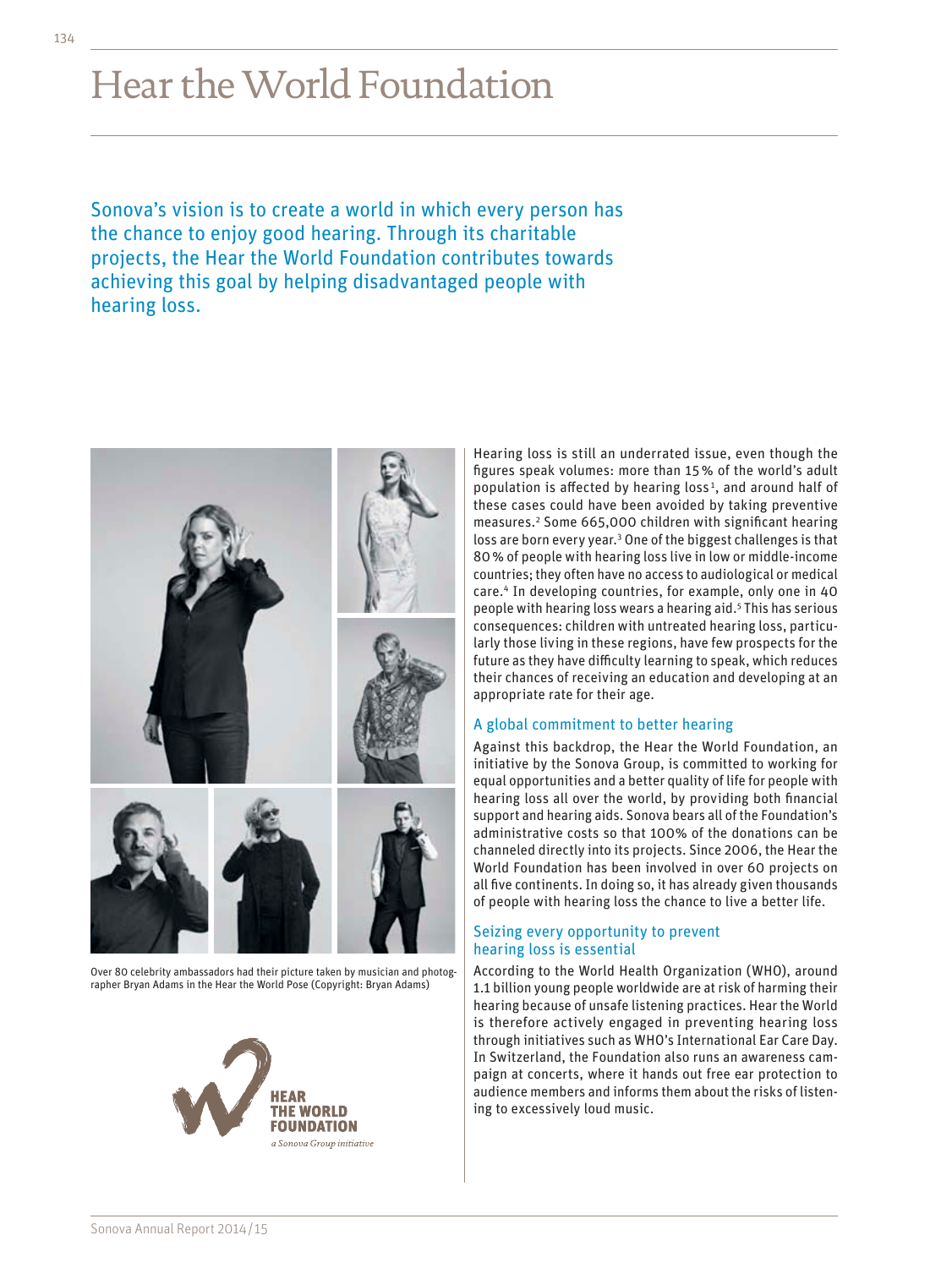#### The Hear the World ambassadors

Hear the World is now supported by more than 80 celebrity ambassadors, all of whom have had their photographs taken by musician and photographer Bryan Adams in the Hear the World Pose: with one hand behind the ear to symbolize conscious hearing. Sting, Annie Lennox, Julianne Moore, Ben Kingsley, and Kate Moss are just some of the many celebrities featured in these impressive photos. They all contribute toward raising public awareness of the importance of good hearing and the consequences of hearing loss.

## Hear the World – Active dedication from the entire Sonova Group

Along with our celebrity ambassadors, Sonova's employees actively support the Hear the World Foundation, representing the third pillar of its activities alongside its financial and technological contributions. Through their personal voluntary engagement and specialist expertise, they play a key role in training and educating our project partners all over the world, bringing information on the latest technological developments and passing on their knowledge of – for example – how to fit hearing aids properly. Another important aspect of Hear the World's work is fundraising, where employees have the opportunity to actively support the Foundation through their own initiatives.

Further information can be found at [www.hear-the-world.com](http://www.hear-the-world.com)

Become a fan of Hear the World at [www.facebook.com/CanYouHearTheWorld](http://www.facebook.com/CanYouHearTheWorld)

WHO (2008)

- WHO (2006)
- **UNICEF (2004)** 4, 5 WHO (2012)

E / A COMMITMENT IN HAITI

Improvisation is the order of the day in Lévêque, Haiti. When a workspace for audiological examinations is needed, for example, wooden benches in a church are put to use without further ado. Marisa Breslin gets along very well under these conditions. Breslin, a trained audiologist and employee of Phonak USA, is already making her second visit here. She sits on one of the wooden benches with Fabie, a 14-year-old girl who is to be given new hearing aids. Breslin shows Fabie the silicon compound that she will shortly use to take molds of the girl's ear canals.

The Hear the World Foundation has been involved with a residential community for people affected by hearing loss in Lévêque since 2012. Several times each year, a team of volunteers – all of whom work for the Sonova Group in the USA and Canada – travels to the Haiti Deaf Children's Academy.

They conduct hearing exams, and fit new technology hearing instruments as well as repairing faulty instruments and checking up on children who have already been fitted with hearing aids. Last but not least, they train local staff so that long-term local hearing care will be ensured and local jobs are created.

This technical assistance is welcomed in Haiti, and is desperately needed: only 11% of the population have jobs, and poverty is evident. Children with untreated hearing loss have virtually no chance of developing as others do in their country due to the lack of services. Some of them did not even know their own names when they arrived in the Haiti Deaf Children's Academy. Some are given up by their families because of their hearing loss. "There's an endless amount of work to be done here," audiologist Breslin notes.

The aim of the foundation's project in Haiti is to offer long-term audiological support and speech training for these hearing impaired children. Volunteer assignments for Sonova employees each last for one week in a program headed

by Cathy Jones, former Managing Director of Phonak USA. Jones, whose commitment in Haiti dates back several years, points out: "When you give someone the gift of hearing, you're not only helping that one individual and their family – you are helping an entire community – for a lifetime!" Every volunteer comes equipped with important knowledge that can be used to fit hearing aids in Haiti: technical skills, compassion, and flexibility and part of the team needs a command of French or Creole and sign language – vital for communication.

"Ever since my first visit to the Haiti Deaf Children's Academy, I've never been able to stop thinking about this project," Marisa Breslin explains. "It's changed my way of thinking. I'm so glad that the Hear the World Foundation gave me the opportunity to take on this commitment."